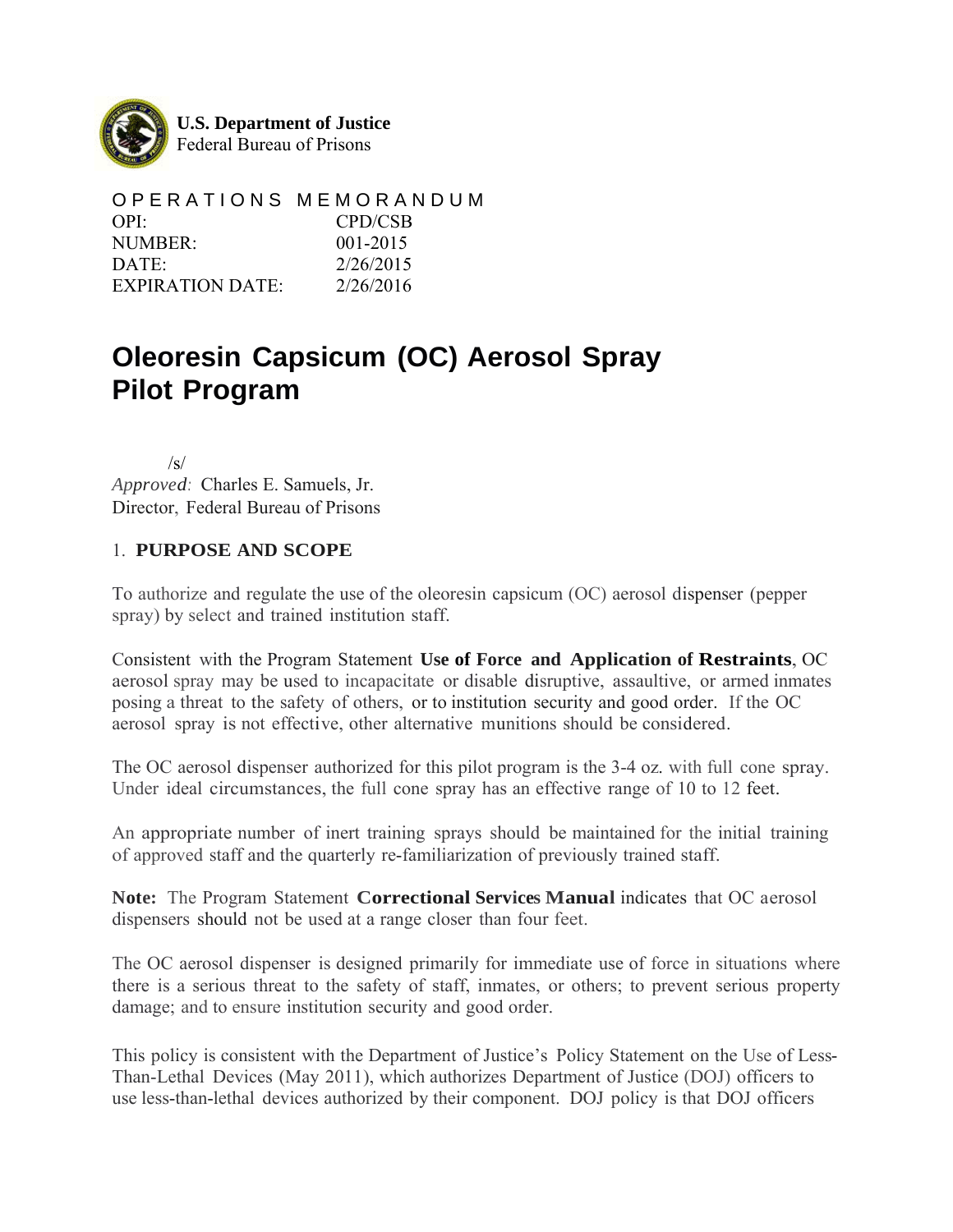are authorized to use less-than-lethal devices only in those situations where reasonable force, based on the totality of the circumstances at the time of the incident, is necessary to protect any person from physical harm. The policy also states that DOJ officers are not authorized to use less-than-lethal devices if voice commands or physical control achieves the law enforcement objective. Additionally, DOJ officers are prohibited from using less-than-lethal devices to punish, harass, or abuse any person.

## 2. **PROGRAM OBJECTIVES**

- The OC aerosol spray will be used to protect staff, inmate(s), and others from an inmate(s) posing a threat and when other methods of control are not feasible.
- An OC aerosol dispenser will be used only by trained staff.
- Detailed reporting and documentation (i.e., EMS 583/586), will be maintained when an OC aerosol spray dispenser is used.
- Authorized staff will comply with the Department of Justice's Policy Statement on the Use of Less-Than-Lethal Devices (May 2011)

#### 3. **DIRECTIVES REFERENCED**

*Program Statements*

| P <sub>5500.11</sub> | Correctional Services Manual (10/10/03)                 |
|----------------------|---------------------------------------------------------|
| P <sub>5500.14</sub> | Correctional Services Procedures Manual (10/19/12)      |
| P5566.06             | Use of Force and Application of Restraints $(11/30/05)$ |

Department of Justice Policy Statement on the Use of Less-Than-Lethal Devices (5/2011)

## 4. **AGENCY ACA ACCREDITATION PROVISIONS**

- American Correctional Association 4th Edition Standards for Adult Correctional Institutions: 4-4090, 4-4091 , 4-4094, 4-4200, 4-4193, 4-4201, 4-4203, 4-4173, and 4- 4206
- American Correctional Association 4th Edition Standards for Adult Local Detention Facilities: 4-ALDF-7B-16, 4-ALDF-7B-14, 4-ALDF-2B-04, 4-ALDF-2B-Ol , 4-ALDF-2B-06, and 4-ALDF-2B-07
- American Correctional Association 2nd Edition Standards for Administration of Correctional Agencies: 2-C0-2A-01

## 5. **PRETRIAL/HOLDOVER PROCEDURES**

Procedures required in this Operations Memorandum also apply to pretrial and holdover inmates.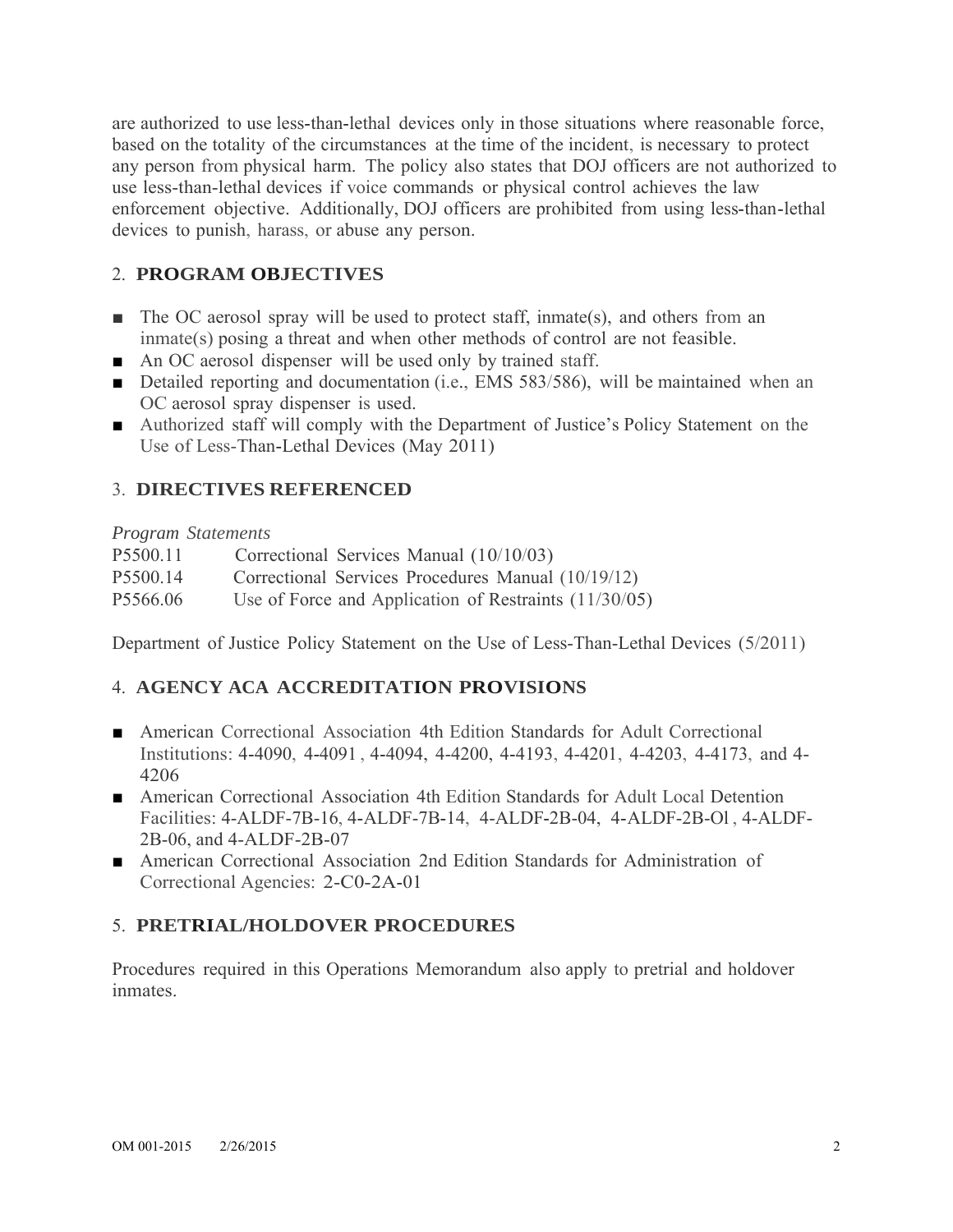### 6. **AUTHORIZED PILOT FACILITIES**

All staff from the following institutions are authorized to participate in the OC Aerosol Spray Pilot Program:

- High Security Institutions.
- Medium Security Institutions.
- Federal Medical Centers.
- Federal Detention Centers and jail units.

Staff will be authorized to carry an OC aerosol dispenser in the performance of their duties and in accordance with the established Program Statement **Use of Force and Application of Restraints.** Staff must complete appropriate training prior to being authorized to carry OC aerosol spray dispenser.

Reasonable accommodations will be made for any employee with a qualified temporary disability, such as a disabling condition related to pregnancy. These employees should be temporarily reassigned to a non-OC spray post/position. Pregnant staff should not respond to emergencies where the possibility exists of chemical OC spray being used.

#### 7. **DOCUMENTATION - POST ORDERS AND POSITIONS**

a. Post orders must be updated and prepared under the Captain's supervision and direction. Specific instructions regarding the use of OC aerosol spray dispenser will be contained in the post orders. The instructions will be consistent with the **Use of Force and Application of Restraints** policy.

b. Once post orders have been created and after review by the Warden, they must be forwarded to the Regional Correctional Services Administrator for review. A memorandum signed by the Administrator documenting the initial review and concurrence will be returned to the Captain to be included in the post orders. A copy of the approval memorandum will be maintained by the Regional Office.

c. No post will be issued an OC aerosol dispenser until post orders have been reviewed by the Regional Correctional Services Administrator and the appropriate staff have been trained.

d. Positions that do not require post orders will not be issued an OC aerosol dispenser until assigned staff review specific instructions regarding the use of OC aerosol spray and receive applicable training. Documentation of the review will be maintained by the specific Department Head. These positions authorized to carry OC will review the specific instructions quarterly.

e. A quarterly review will be conducted by the Captain to ensure compliance of this Operations Memorandum. A memorandum documenting this quarterly review will be maintained by the Captain, with copies forwarded to the Regional Correctional Services Administrator and the Administrator, Correctional Services Branch.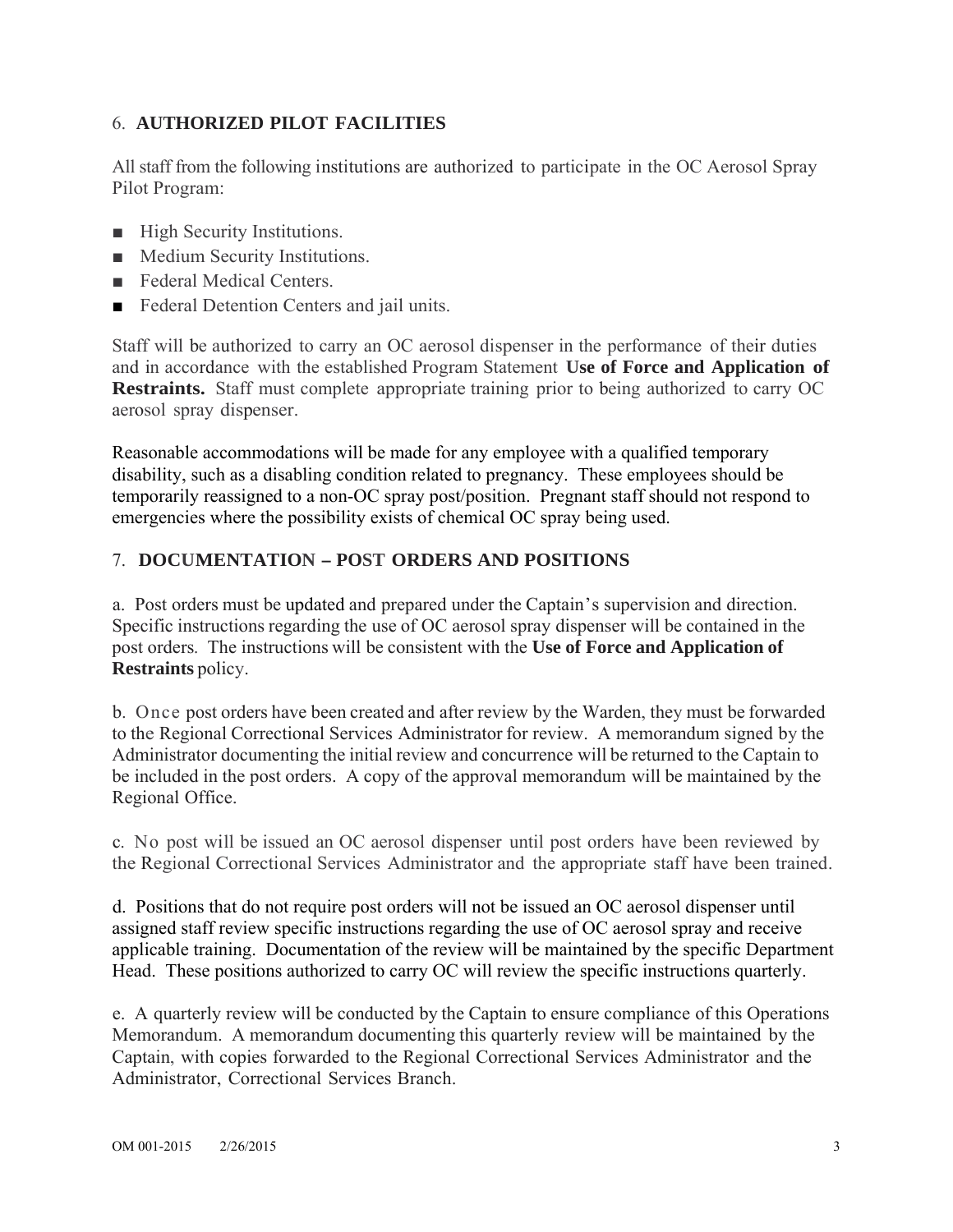f. During the pilot program, all additions or deletions to the authorized posts and positions must be approved by the Regional Director.

#### 8. **USING THE OC AEROSOL SPRAY DISPENSER**

The OC aerosol spray is a less-than-lethal inflammatory agent derived from a pepper biodegradable resin. As an inflammatory agent, it causes a burning sensation on the skin; tearing and closing of the eyes; and swelling of the mucus membranes. The OC aerosol dispenser authorized by the Bureau of Prisons for this pilot program is the 3-4 oz. full cone spray pattern. Wind speed and direction greatly affects the accuracy and range of the aerosol dispenser. Under ideal conditions, the full cone spray has an effective range of 10 to 12 feet. Decontamination procedures include fresh air and water rinsing. Within 15 minutes after OC has been applied, or as soon as possible, the inmate shall be allowed to wash with soap and water all areas affected by the agent, or assisted by staff as necessary.

It is the policy of the Bureau of Prisons that the preferred method of resolution is through verbal intervention. However, the safety of staff, inmate(s), or others in any dangerous encounter is paramount and may require the use of OC aerosol spray.

Prior to any OC aerosol spray being used, staff must attempt verbal intervention to defuse the situation when feasible. Good communication skills can frequently eliminate the need for an elevated response. The Bureau of Prisons authorizes staff to use force only as a last alternative after all other reasonable efforts to resolve a situation have failed. When authorized, staff must use only that amount of force necessary to gain control of the inmate; to protect and ensure the safety of inmates, staff, and others; to prevent serious property damage; and to ensure institution security and good order.

#### **STEPS TO FOLLOW WHEN USING OC AEROSOL SPRAY ON AN INMATE**

- 1. OC aerosol sprays must be carried in an approved holder (leather/nylon belt loop holster specifically designed to hold OC aerosol dispenser) at all times. The nozzle should be facing the body.
- 2. Fingers of the drawing hand should be extended and firmly gripping the aerosol dispenser.
- 3. Staff should assume an appropriate defensive stance and continue with verbal commands.
- 4. Place thumb on the actuator.
- 5. Spray the facial area, specifically the eyes, delivering one two-second burst. Once the OC aerosol spray has been dispensed, staff should step back to avoid being contaminated by the spray and maintain direct supervision of the inmate(s).
- 6. Allow the OC aerosol spray to work while providing verbal commands to the inmate (e.g., lay face down with arms spread).
- 7. Evaluate the response of the inmate(s). If the inmate(s) does not submit to restraints and/or comply with staff orders within 15 seconds, a second two-second burst is authorized. After a second assessment, or if the inmate(s) has not complied with staff commands, alternative methods to control the situation may be pursued.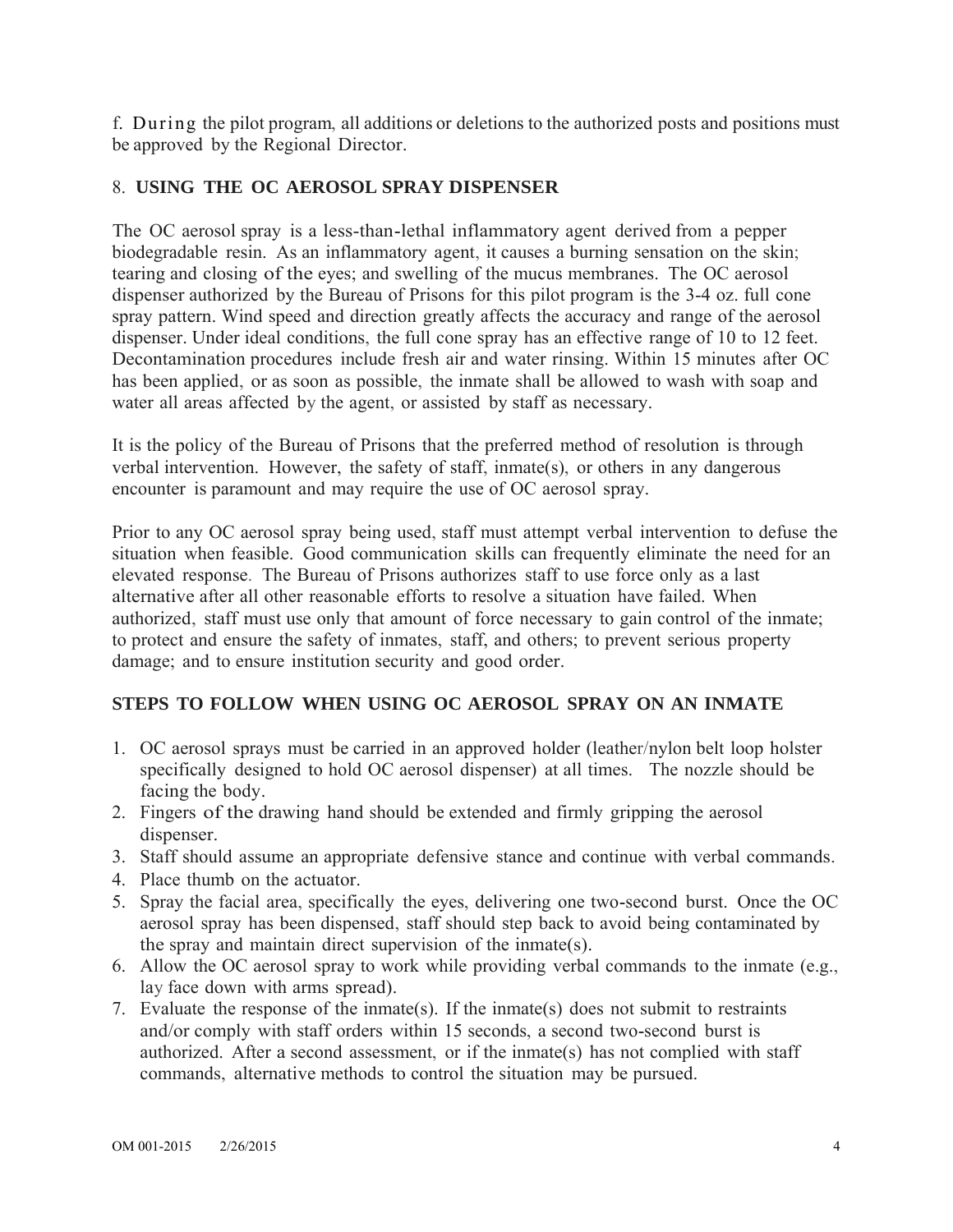- 8. Decontamination procedures include fresh air and water rinsing. Within 15 minutes after OC has been applied, or as soon as possible, the inmate shall be allowed to wash with soap and water all areas affected by the agent, or assisted by staff as necessary. Normally, this is completed before the medical assessment.
- 9. Once the OC aerosol spray is used and the inmate(s) is in restraints, a medical assessment to determine the extent of any injuries sustained will be performed. Health Services staff will be notified immediately.
- 10. When an immediate use of force is necessary (e.g., involving serious bodily harm, etc.), staff are obligated to obtain a camera and begin recording consistent with the Program Statement **Use of Force and Application of Restraints.** As soon as control of the situation has been obtained, staff must record information on: injuries; circumstances that required the need for immediate use of force; and identifications of the inmates, staff, and others involved. (See the Program Statement **Use of Force and Application of Restraints**.)

For posts that require 24-hour staffing (i.e., Operations, Activities, and Special Housing Lieutenants; compound officers; housing unit officers; corridor/movement officers; and SHU #1 officer), the outgoing staff must turn over the OC aerosol dispenser to the oncoming staff member for the post. Non-24-hour posts must pick up and secure OC dispensers at a secure storage location (normally the Control Center) during their hours of work.

#### 9. **REPORTING**

All reporting (i.e., EMS 583 and 586) and documentation (memorandums, video recording, etc.) will follow the specific procedures set forth in the Program Statement **Use of Force and Application of Restraints.**

#### 10. **TRAINING**

Institutions selected to participate in the OC Aerosol Spray Pilot Program must provide training to all staff involved. The only staff authorized to carry OC aerosol spray under this program are the staff who have received this specialized training.

Selected instructors will train staff assigned to carry OC. Approved instructors include the Captain, Lieutenants, and the Security Officer from each institution. These instructors will undergo Training for Trainers program conducted by staff from the Central Office, Correctional Programs Division, and Correctional Services Branch.

a. **Training Content.** Staff must be thoroughly trained in the use, reporting, and policies governing the arresting and detaining of non-inmates and use of force and application of restraints.

Training should emphasize that OC aerosol spray should only be used when there is an immediate danger to staff or inmates and after verbal intervention has been attempted.